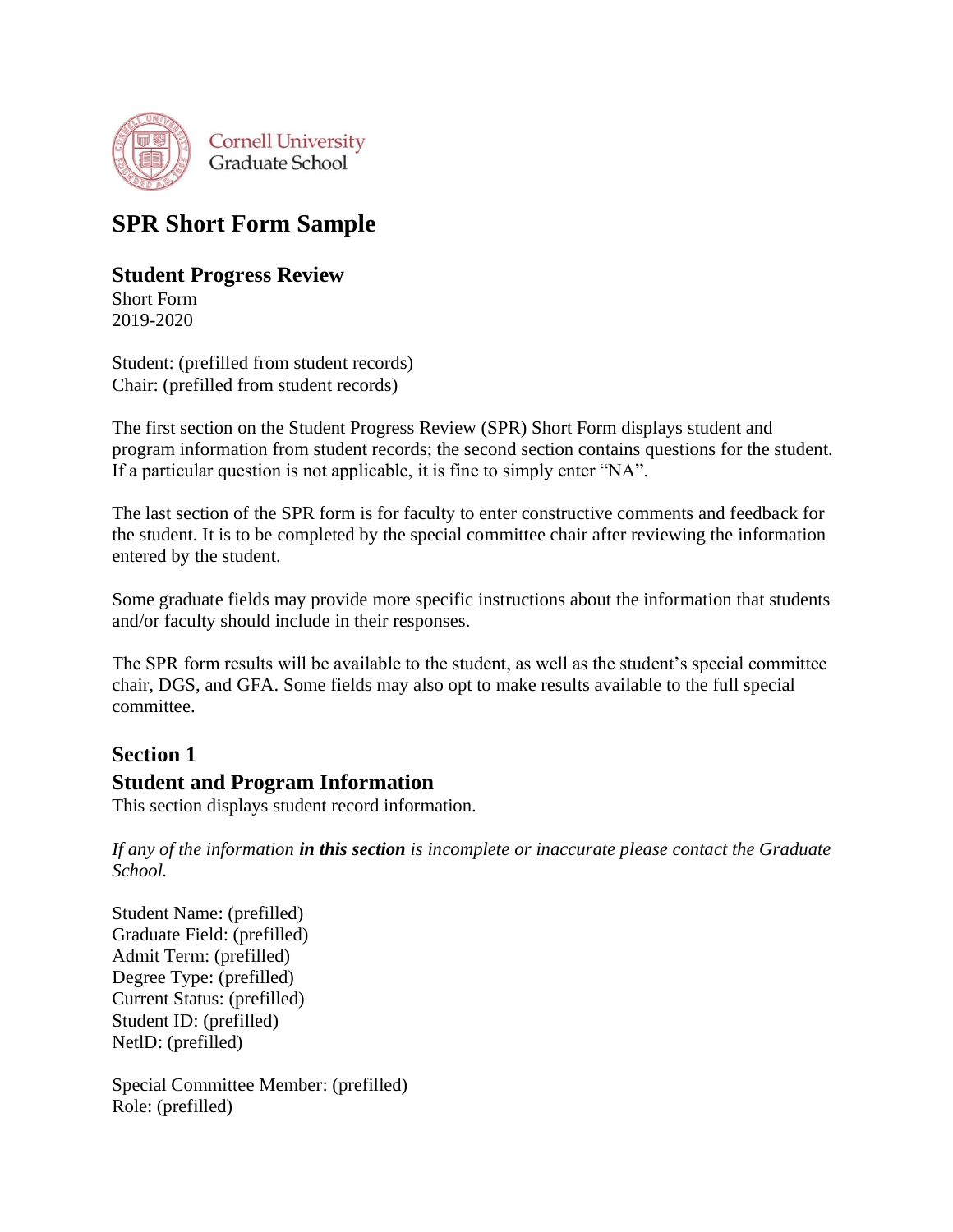Concentration: (prefilled)

Special Committee Status: (prefilled) Date: (prefilled) Action Taken: (prefilled) Required Date: (prefilled) Extension Date: (prefilled)

#### *Advisor Center* **may be used by the Chair and Special Committee to view the student's course history and grades.**

#### *Student Center* **provides similar information for students.**

Select **Next** to continue.

[Previous button, Save Progress button, Next button]

#### **Section 2**

#### **Student Reflections on Academic Progress and Planning**

This section to be completed by the student and reviewed by the special committee chair.

Briefly summarize activity and progress on your research/scholarship this year. Describe the status of your prospectus/proposal and thesis or dissertation chapters/manuscripts as appropriate to your field of study. If you have a working title for your thesis or dissertation, please include it.

[Open text field]

Describe any obstacles that affected or impeded your academic progress this year. What actions have you taken to overcome these obstacles?

[Open text field]

Please provide any additional observations or information that you would like to share regarding your academic progress this year.

[Open text field]

List coursework you plan to complete in the coming year.

[Open text field]

Briefly summarize your plans and goals for research/scholarship in the coming year.

[Open text field]

#### **Students: save your progress frequently!**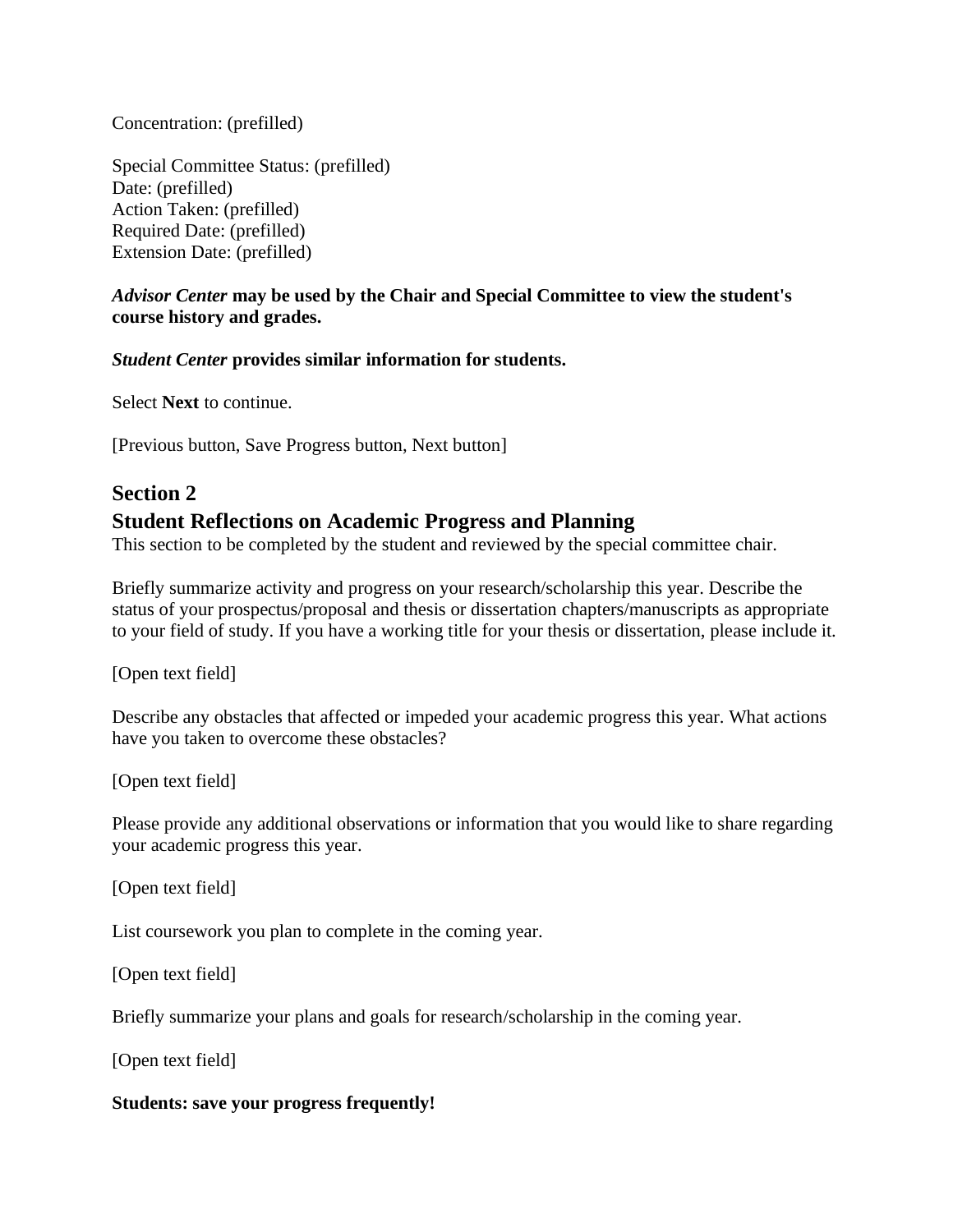[Previous button, Save Progress button, Next button]

# **Student Document Upload**

#### **Students: Upload your current resume or curriculum vitae (if required by your field).**

[Select File button] *Files over 25 Mb will not be accepted*

#### **Students: Upload any additional SPR documents requested by your graduate field (if applicable).**

You may submit up to 5 files (PDF, DOC, DOCX, JPG, GIF, or PNG).

[Select File button] *Files over 25 Mb will not be accepted*

Check this box to upload another document [check box]

This is the last section of the student portion of the form. Please read the instructions below to proceed.

#### **STUDENTS:**

- To submit the form to your special committee chair now, select **Next** until you have reached the Electronic Signature Page; Enter your name and click the "Sign Electronically" button. You will not be able to edit the form after it is submitted!
- To submit the form later, select **Save Progress** (you will have the option to exit and/or save the form as a PDF for download).

#### **FACULTY:**

- To enter feedback for the student now, select **Next** to reach the Faculty Feedback page.
- To enter feedback for the student later, select **Save Progress** (you will have the option to exit and/or save the form as a PDF).

[Previous button, Save Progress button, Next button]

## **Faculty Feedback - General Comments and Overall Evaluation**

This section is to be completed by the special committee chair; all feedback will be visible to the student.

Comments regarding the students' demonstrated strengths and areas for development (in relation to the student's career interests):

[Open text field]

Comments regarding the student's overall progress: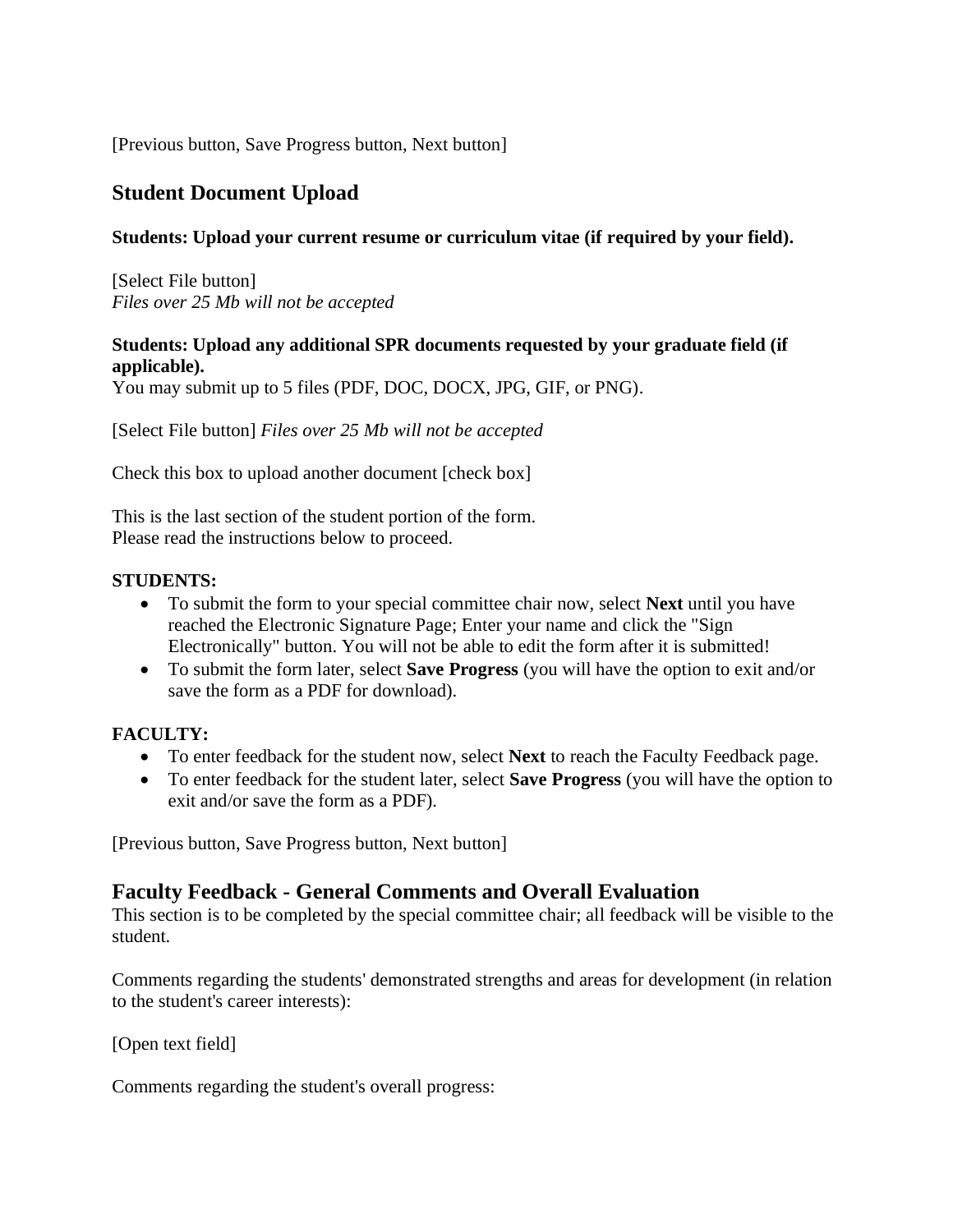[Open text field]

Evaluation of the student's overall progress and planning:

[Please Select – drop-down menu]

## **Faculty: Upload any additional SPR documents requested by your graduate field (if applicable).**

You may submit up to 5 files (PDF, DOC, DOCX, JPG, GIF, or PNG) not exceeding 25 MB.

[Select File button]

Check this box to upload another document [check box]

#### **STUDENTS:**

- To submit the form to your special committee chair now, select **Next** until you have reached the Electronic Signature Page; Enter your name and click the "Sign Electronically" button. You will not be able to edit the form after it is submitted!
- To submit the form later, select **Save Progress** (you will have the option to exit and/or save the form as a PDF for download).

# **FACULTY:**

- To submit feedback for the student now, select **Next** to reach the Electronic Signature Page; enter your name and click the "Sign Electronically" button. You will not be able to edit the form after it is submitted!
- To enter feedback for the student later, select **Save Progress** (you will have the option to exit and/or save the form as a PDF).

[Previous button, Save Progress button, Next button]

# **Electronic Signature**

Please read the Disclosure/Consent (IEsignDisclosure.htm) before you sign your form electronically.

Typing your name exactly as it appears below signifies you are completing this form using an electronic signature. By signing electronically, you are certifying that you have read and understand the Disclosure/Consent and agree to electronically sign. You also agree to receive required disclosures or other communications related to this transaction electronically.

To continue with the electronic signature process, please enter your name and click the "Sign Electronically" button to save your information and submit your electronic signature.

First Name [Text field]